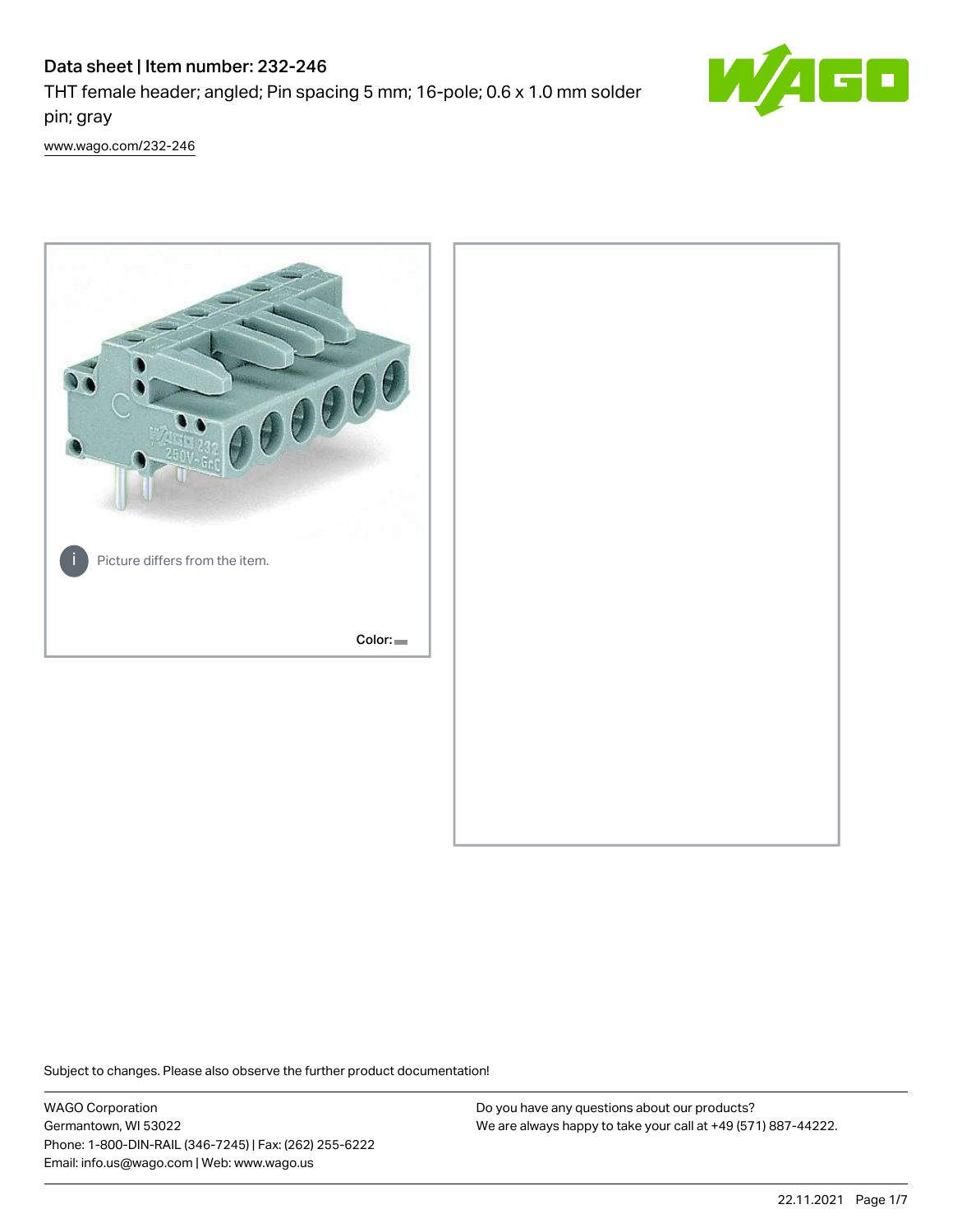W/160

Dimensions in mm

 $L =$  (pole no. x pin spacing) + 1.5 mm

Distance to first solder pin: 2.2 mm

2- to 3-pole female connectors – one latch only

#### Item description

- **Horizontal or vertical PCB mounting via straight or angled solder pins**
- For board-to-board and board-to-wire connections
- $\blacksquare$ Touch-proof PCB outputs
- $\blacksquare$ Easy-to-identify PCB inputs and outputs
- **Now With coding fingers**

Subject to changes. Please also observe the further product documentation!

WAGO Corporation Germantown, WI 53022 Phone: 1-800-DIN-RAIL (346-7245) | Fax: (262) 255-6222 Email: info.us@wago.com | Web: www.wago.us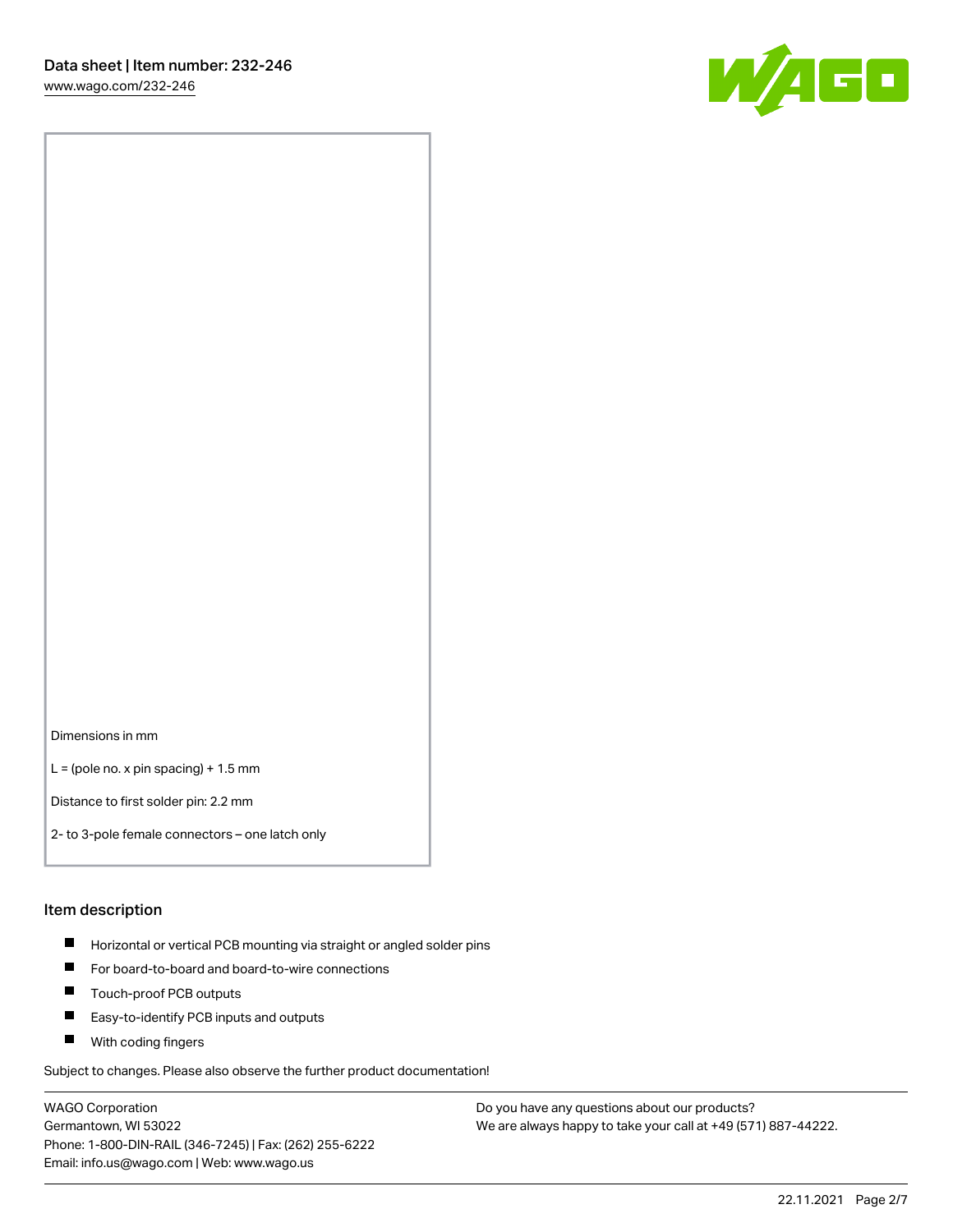

## Data Notes

| Safety information 1 | The MCS-MULTI CONNECTION SYSTEM includes connectors<br>without breaking capacity in accordance with DIN EN 61984. When<br>used as intended, these connectors must not be connected<br>/disconnected when live or under load. The circuit design should<br>ensure header pins, which can be touched, are not live when<br>unmated. |
|----------------------|-----------------------------------------------------------------------------------------------------------------------------------------------------------------------------------------------------------------------------------------------------------------------------------------------------------------------------------|
| Variants:            | Other pole numbers<br>3.8 mm pin projection for male headers with straight solder pins<br>Gold-plated or partially gold-plated contact surfaces<br>Other versions (or variants) can be requested from WAGO Sales or<br>configured at https://configurator.wago.com/                                                               |

## Electrical data

## IEC Approvals

| Ratings per                 | IEC/EN 60664-1                                                       |
|-----------------------------|----------------------------------------------------------------------|
| Rated voltage (III / 3)     | 320 V                                                                |
| Rated surge voltage (III/3) | 4 <sub>k</sub> V                                                     |
| Rated voltage (III/2)       | 320 V                                                                |
| Rated surge voltage (III/2) | 4 <sub>k</sub> V                                                     |
| Nominal voltage (II/2)      | 630 V                                                                |
| Rated surge voltage (II/2)  | 4 <sub>k</sub> V                                                     |
| Rated current               | 12A                                                                  |
| Legend (ratings)            | (III / 2) $\triangleq$ Overvoltage category III / Pollution degree 2 |

## UL Approvals

| Approvals per                  | <b>UL 1059</b> |
|--------------------------------|----------------|
| Rated voltage UL (Use Group B) | 300 V          |
| Rated current UL (Use Group B) | 15 A           |
| Rated voltage UL (Use Group D) | 300 V          |
| Rated current UL (Use Group D) | 10 A           |

# Ratings per UL

| Rated voltage UL 1977 | 600 V |
|-----------------------|-------|
| Rated current UL 1977 |       |

Subject to changes. Please also observe the further product documentation!

| <b>WAGO Corporation</b>                                | Do you have any questions about our products?                 |
|--------------------------------------------------------|---------------------------------------------------------------|
| Germantown, WI 53022                                   | We are always happy to take your call at +49 (571) 887-44222. |
| Phone: 1-800-DIN-RAIL (346-7245)   Fax: (262) 255-6222 |                                                               |
| Email: info.us@wago.com   Web: www.wago.us             |                                                               |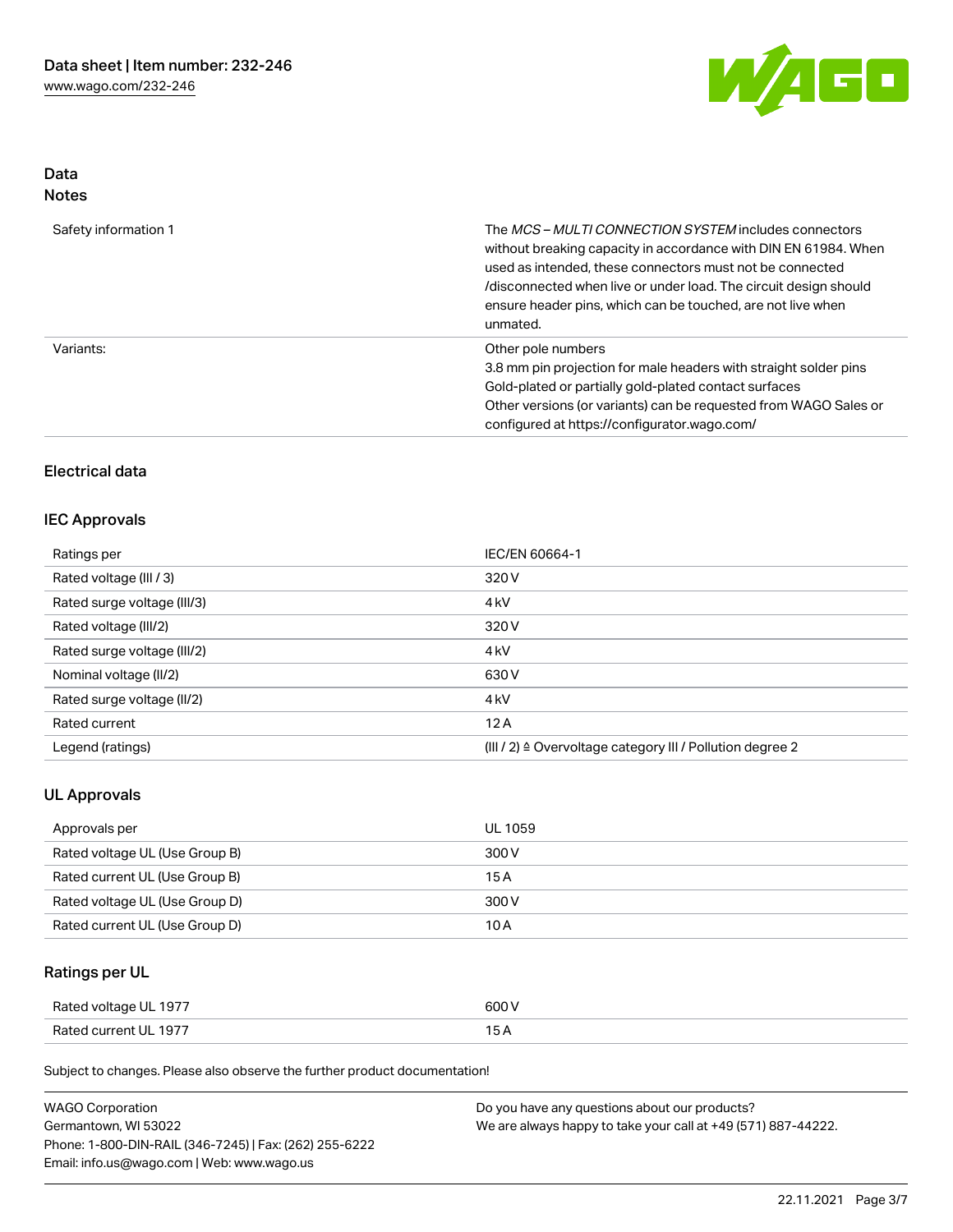

## CSA Approvals

| Approvals per                          | <b>CSA</b>            |
|----------------------------------------|-----------------------|
| Rated voltage CSA (Use Group B)        | 300V                  |
| Rated current CSA (Use Group B)        | 15A                   |
| Rated voltage CSA (Use Group D)        | 300V                  |
| Rated current CSA (Use Group D)        | 10A                   |
| <b>Connection data</b>                 |                       |
| Total number of potentials             | 16                    |
| Number of connection types             | 1                     |
| Number of levels                       | $\mathbf{1}$          |
| <b>Connection 1</b><br>Number of poles | 16                    |
| Physical data                          |                       |
| Pin spacing                            | 5 mm / 0.197 inch     |
| Width                                  | 81.5 mm / 3.209 inch  |
| Height                                 | 16.6 mm / 0.654 inch  |
| Height from the surface                | 11.6 mm / 0.457 inch  |
| Depth                                  | 18.25 mm / 0.719 inch |
| Solder pin length                      | 5 <sub>mm</sub>       |
| Solder pin dimensions                  | $0.6 \times 1$ mm     |
| Drilled hole diameter with tolerance   | $1.3$ $(+0.1)$ mm     |

## Plug-in connection

| Contact type (pluggable connector) | Female header |
|------------------------------------|---------------|
| Connector (connection type)        | for PCB       |
| Mismating protection               | No            |
| Mating direction to the PCB        | 0°            |
| Locking of plug-in connection      | Without       |

## PCB contact

| PCB Contact            |                                            |
|------------------------|--------------------------------------------|
| Solder pin arrangement | over the entire female connector (in-line) |

Subject to changes. Please also observe the further product documentation!

| <b>WAGO Corporation</b>                                | Do you have any questions about our products?                 |
|--------------------------------------------------------|---------------------------------------------------------------|
| Germantown, WI 53022                                   | We are always happy to take your call at +49 (571) 887-44222. |
| Phone: 1-800-DIN-RAIL (346-7245)   Fax: (262) 255-6222 |                                                               |
| Email: info.us@wago.com   Web: www.wago.us             |                                                               |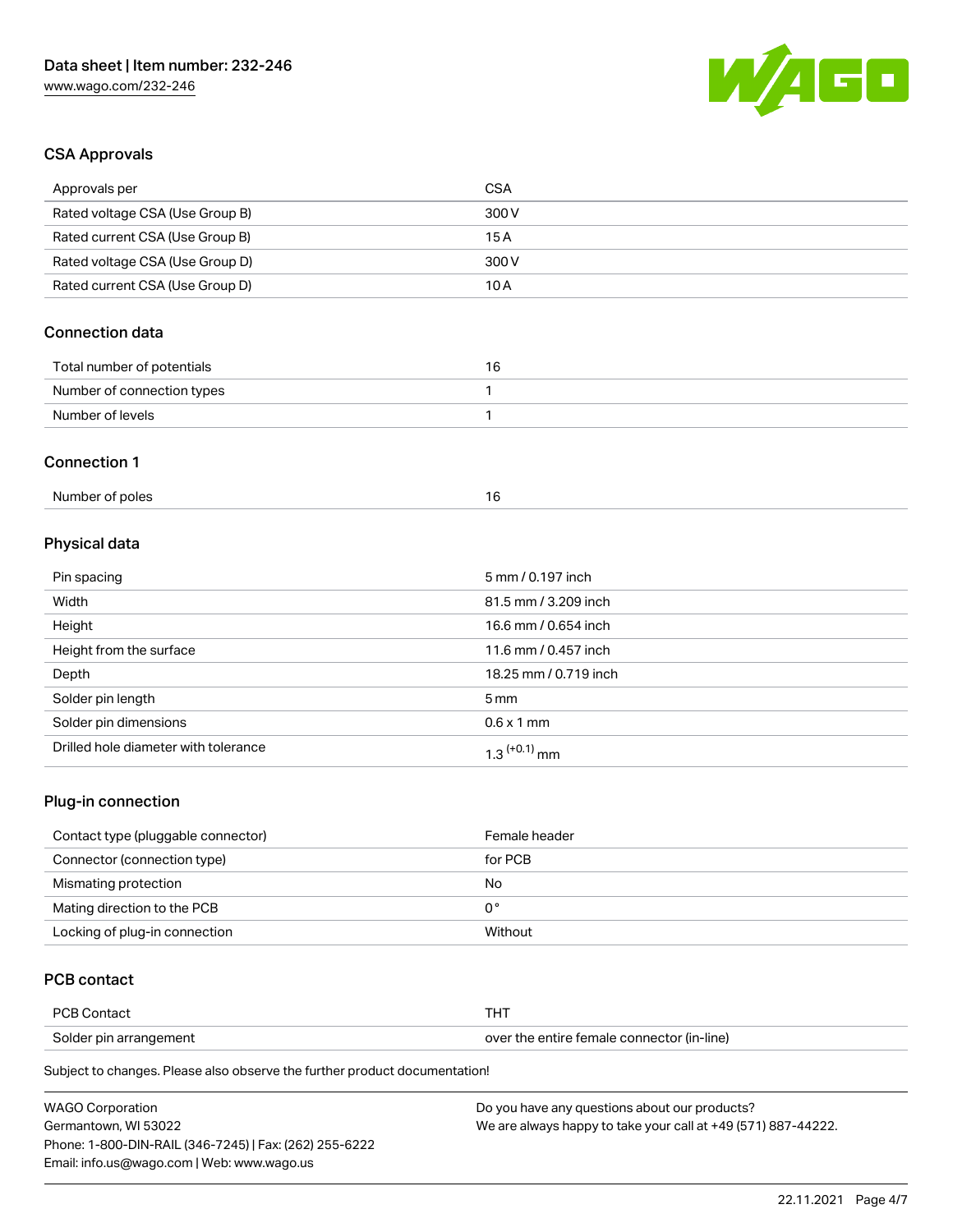[www.wago.com/232-246](http://www.wago.com/232-246)

Number of solder pins per potential 1



#### Material data

| Color                       | gray             |
|-----------------------------|------------------|
| Material group              |                  |
| Insulation material         | Polyamide (PA66) |
| Flammability class per UL94 | V <sub>0</sub>   |
| Contact material            | Copper alloy     |
| Contact plating             | tin-plated       |
| Fire load                   | $0.259$ MJ       |
| Weight                      | 14.8g            |

## Environmental requirements

## Commercial data

| Product Group         | 3 (Multi Conn. System) |
|-----------------------|------------------------|
| PU (SPU)              | 25 Stück               |
| Packaging type        | box                    |
| Country of origin     | <b>DE</b>              |
| <b>GTIN</b>           | 4044918579346          |
| Customs tariff number | 8536694040             |

## **Counterpart**



Subject to changes. Please also observe the further product documentation!

WAGO Corporation Germantown, WI 53022 Phone: 1-800-DIN-RAIL (346-7245) | Fax: (262) 255-6222 Email: info.us@wago.com | Web: www.wago.us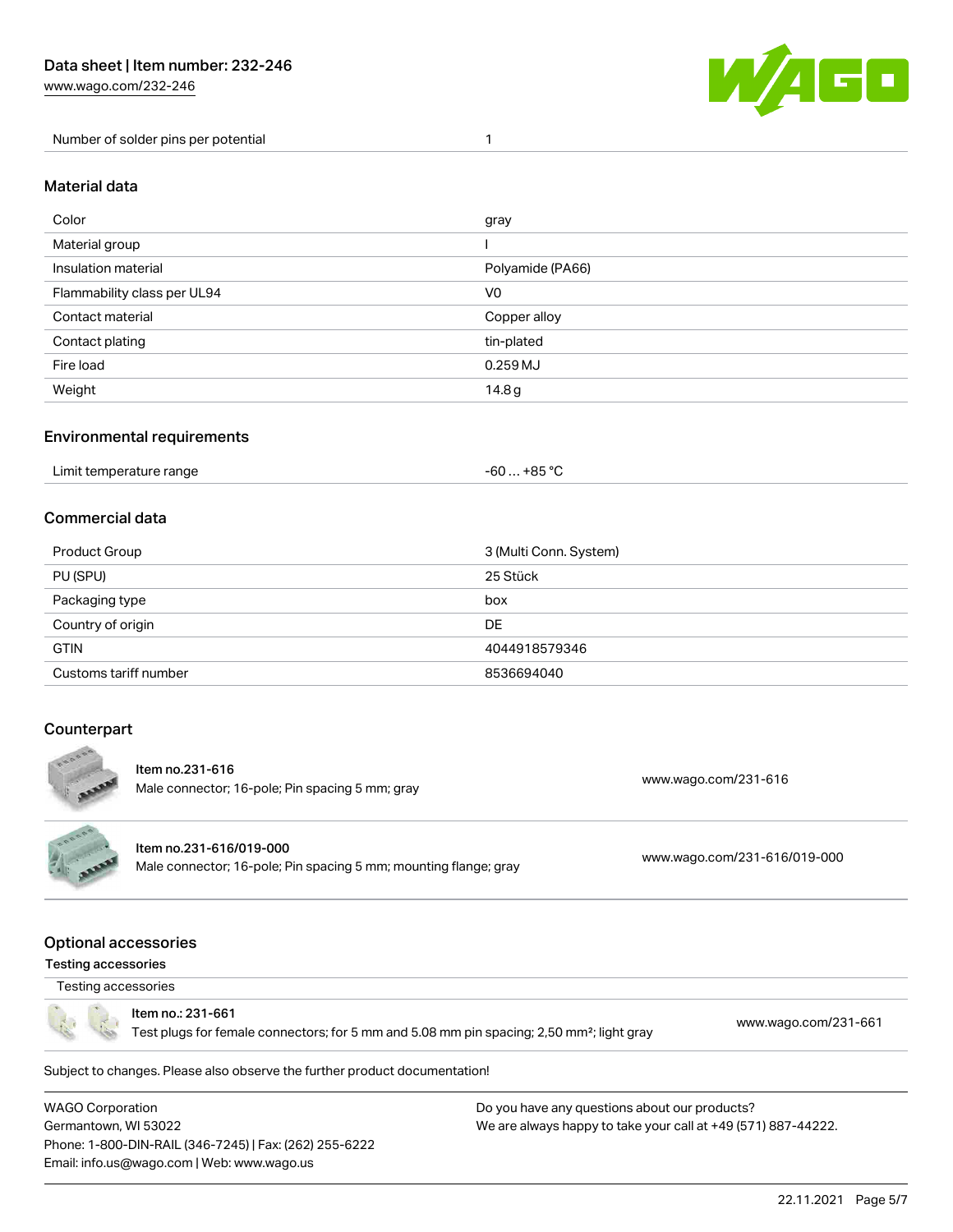

## Downloads Documentation

## Additional Information Technical explanations 2019 Apr 3 pdf [Download](https://www.wago.com/global/d/1435602) 2.0 MB CAD files CAD data 2D/3D Models 232-246 URL [Download](https://www.wago.com/global/d/3D_URLS_232-246) CAE data EPLAN Data Portal 232-246 URL [Download](https://www.wago.com/global/d/EPLAN_URLS_232-246) ZUKEN Portal 232-246 URL [Download](https://www.wago.com/global/d/Zuken_URLS_232-246) PCB Design Symbol and Footprint 232-246 URL [Download](https://www.wago.com/global/d/UltraLibrarian_URLS_232-246)CAx data for your PCB design, consisting of "schematic symbols and PCB footprints", allow easy integration of the WAGO component into your development environment. Supported formats:  $\blacksquare$ Accel EDA 14 & 15 П Altium 6 to current version П Cadence Allegro П DesignSpark  $\blacksquare$ Eagle Libraries  $\blacksquare$ KiCad  $\blacksquare$ Mentor Graphics BoardStation П Mentor Graphics Design Architect П Mentor Graphics Design Expedition 99 and 2000  $\blacksquare$ OrCAD 9.X PCB and Capture  $\blacksquare$ PADS PowerPCB 3, 3.5, 4.X, and 5.X  $\blacksquare$ PADS PowerPCB and PowerLogic 3.0 П PCAD 2000, 2001, 2002, 2004, and 2006 П Pulsonix 8.5 or newer

Subject to changes. Please also observe the further product documentation!

WAGO Corporation Germantown, WI 53022 Phone: 1-800-DIN-RAIL (346-7245) | Fax: (262) 255-6222 Email: info.us@wago.com | Web: www.wago.us